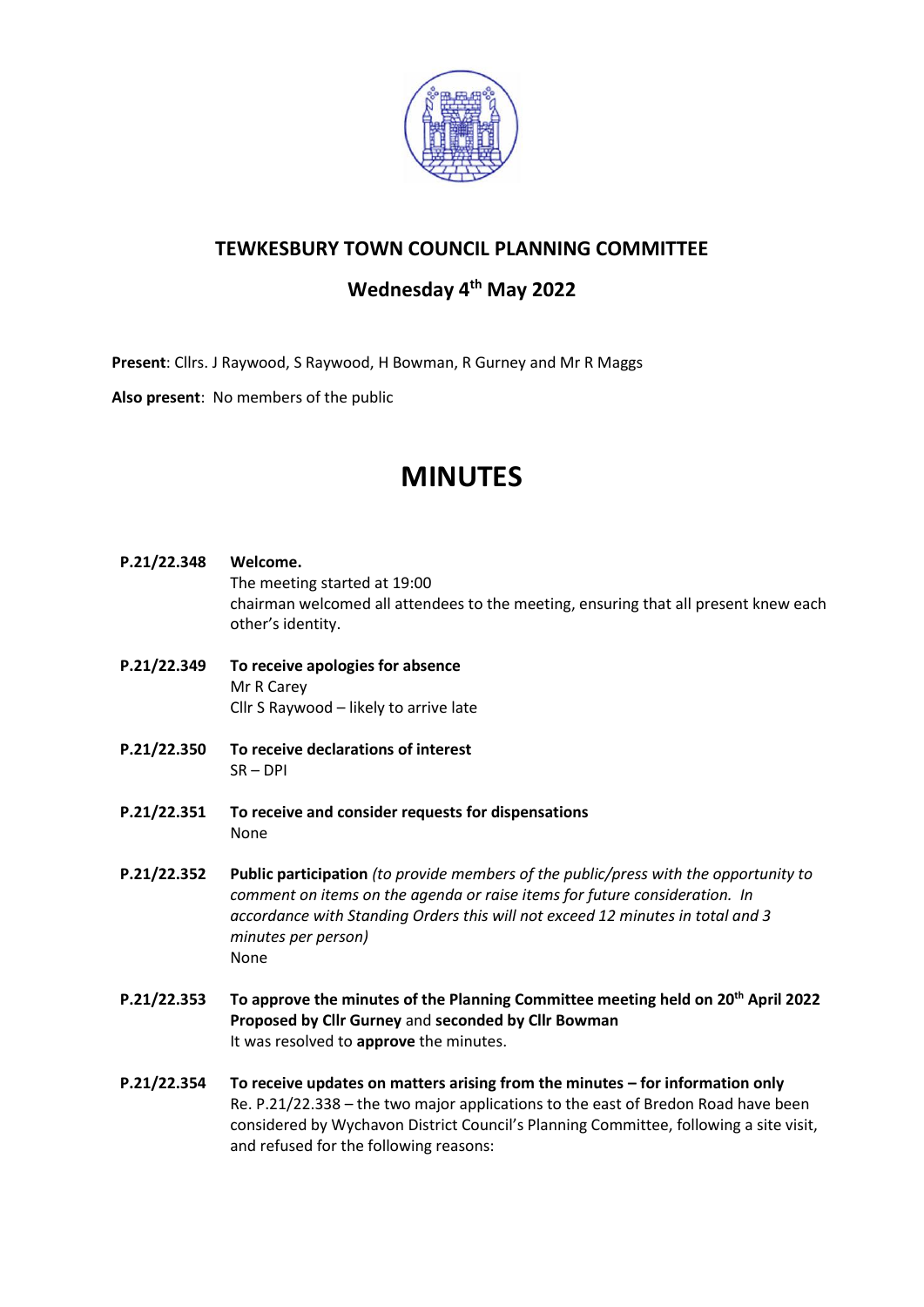1. Bredon's neighbourhood plan didn't include that land for development and the plan was the latest plan to be approved and should therefore hold sway.

2. That Tewkesbury Borough Council doesn't rely on the 500 houses to demonstrate a 5 year housing plan as even with the 500 included from the latest examination of TBC's plan there would still be a shortfall of around 450 houses, (despite Fiddington not all housing applications granted in Tewkesbury Borough have been completed) 3. A full ecological survey has not been done

4. The development would impact on Bredon Hill and its Area of Natural Beauty.

Once the housing was refused then there would be no reason to build the school so that application was also refused with 14 votes for refusal.

#### **P.21/22.355 To note correspondence**

The chairman has just received an email of complaint from a business owner regarding the refusal of an application, to which she will reply.

### **P.21/22.356 [Construction of a timber structure in the grounds of the school, to provide](https://publicaccess.tewkesbury.gov.uk/online-applications/applicationDetails.do?activeTab=summary&keyVal=R845OTQD0NS00&prevPage=inTray)  [additional teaching space.](https://publicaccess.tewkesbury.gov.uk/online-applications/applicationDetails.do?activeTab=summary&keyVal=R845OTQD0NS00&prevPage=inTray)**

Planning Application Alderman Knight School Ashchurch Road Tewkesbury Gloucestershire GL20 8JJ Ref. No: 22/00255/FUL

#### **Observations:**

No objection. However, the Town Council is surprised to note that there does not appear to be any disabled toilet provision in the building (we realise this is not a planning issue though).

During item P.21/22.356 Cllr S. Raywood arrived at the meeting.

#### **P.21/22.357 [Retrospective planning application for external lighting](https://publicaccess.tewkesbury.gov.uk/online-applications/applicationDetails.do?activeTab=summary&keyVal=R9V38EQD0AJ00&prevPage=inTray)**

Planning Application

Unit 9A Northway Lane Newtown Tewkesbury Gloucestershire GL20 8JG Ref. No: 22/00437/FUL

**Observations:**

No objection

# **P.21/22.358 To determine a response to the Local Aggregates Assessment for Gloucestershire, V10. Deadline -12th May 2022** [Have Your Say Gloucestershire](https://lnks.gd/l/eyJhbGciOiJIUzI1NiJ9.eyJidWxsZXRpbl9saW5rX2lkIjoxMDEsInVyaSI6ImJwMjpjbGljayIsImJ1bGxldGluX2lkIjoiMjAyMjAzMTcuNTUwMzQxNDEiLCJ1cmwiOiJodHRwczovL2hhdmV5b3Vyc2F5Z2xvdWNlc3RlcnNoaXJlLnVrLmVuZ2FnZW1lbnRocS5jb20vbG9jYWwtYWdncmVnYXRlcy1hc3Nlc3NtZW50LWZvci1nbG91Y2VzdGVyc2hpcmUtdGVjaG5pY2FsLWNvbnN1bHRhdGlvbi1mb3ItdGhlLTEwdGgtbGFhLWphbi10by1kZWMtMjAyMCJ9.-h_2IZjGvbEzn5Bbg2ov5NwvYpUi0cYdExTzb6bsr6c/s/976210575/br/128251089130-l)

The following correspondence has been received from Robin Drake of GCC

Thank you for contacting the County Council's Minerals & Waste Policy team concerning the recent notification for the 10<sup>th</sup> Local Aggregate Assessment for Gloucestershire 2020. Please accept my apology for the short delay in providing a response.

Firstly, can you pass on my gratitude for the interest shown by Tewkesbury Town Council in the notification.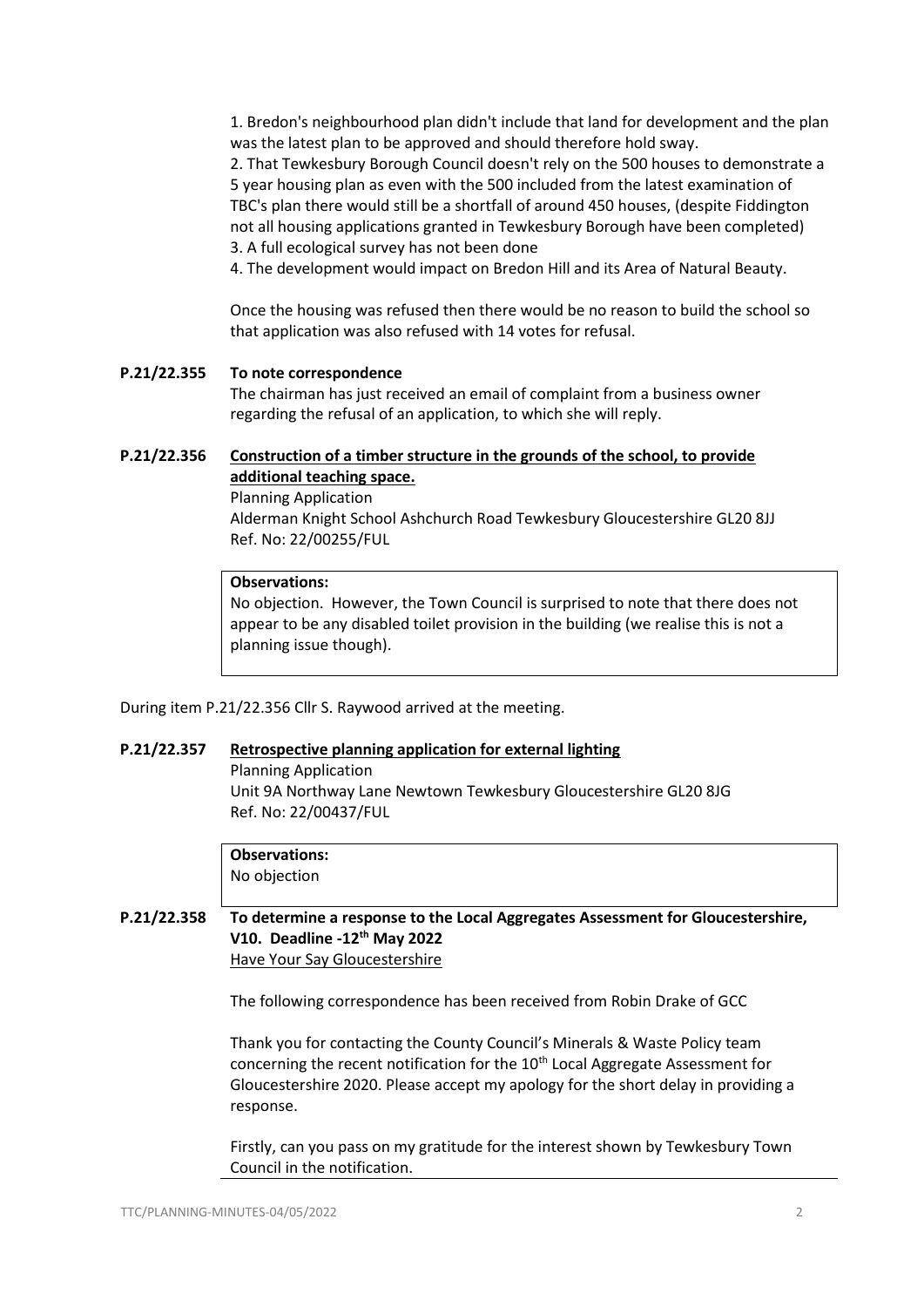The Local Aggregate Assessment is an annually published data release covering information on the supply and future availability of aggregate minerals that are worked in the county. The document is a requirement of the mineral planning system in operate across the country and is something that the County Council has been engaged in for the last decade. For many years prior to Local Aggregate Assessments, Gloucestershire data was also collected by the County Council and then collated and published at a regional and national level only.

Earlier this year, the Lead County Councillor responsible for planning decided to expand the notification of the most recent draft Local Aggregate Assessment to all parish and town councils in Gloucestershire. This is the reason why Tewkesbury Town Council have received correspondence on this matter for the first time.

Local Aggregate Assessments present monitoring data and do not propose any new policies including for local plan making. Gloucestershire is covered by a comprehensive local policy framework for future mineral developments contained within the Minerals Local Plan for Gloucestershire. This plan is up-to-date and was adopted in March 2020. Local Aggregate Assessments are also not subject to formal statutory consultation requirements or third party examinations. Nevertheless, the County Council has sought to adopt good practice and voluntarily invites industry and other involved organisations, such as neighbouring mineral planning authorities, to review its draft version of the Local Aggregate Assessment each year prior to final publication. This has largely been in a 'fact checking' capacity. In the interest of procedural transparency all parish and town councils in Gloucestershire have now been added to the draft Local Aggregate Assessment circulation list from 2022. In doing so, all parish and town councils are now furnished with the most up-to-date emerging aggregate mineral supply and availability data at the same time as other interested parties.

I hope this explanation alleviates any concerns of members of the Tewkesbury Town Council about what is being expected of them regarding engagement with the draft Local Aggregate Assessment. I can confirm that to date, the County Council has received a very small number of queries from industry and neighbouring mineral planning authorities. The volume and nature of the correspondence received is as expected. No representations have been received from any of Gloucestershire's parish or town councils.

#### **Observations:**

The Town Council thanks Gloucestershire County Council for the information provided, particularly as it contains useful base data on the expected number of dwellings to be built in the coming decade. The Town Council has no other comment to make but will be interested to receive the 2023 update.

| P.21/22.359 | Application Ref: 22/000015/CM |                                                                                                                                                       | Grid Ref: (E) 387195, (N) 237244       |
|-------------|-------------------------------|-------------------------------------------------------------------------------------------------------------------------------------------------------|----------------------------------------|
|             | <b>Applicant:</b>             | <b>CEMEX UK Operations Ltd.</b>                                                                                                                       |                                        |
|             |                               | Proposal:                                                                                                                                             | Proposed extraction of sand and gravel |
|             |                               | with restoration to agriculture and nature conservation,<br>including ponds, wetlands, hedgerows and lowland mixed<br>deciduous woodland and meadows. |                                        |
|             |                               |                                                                                                                                                       |                                        |